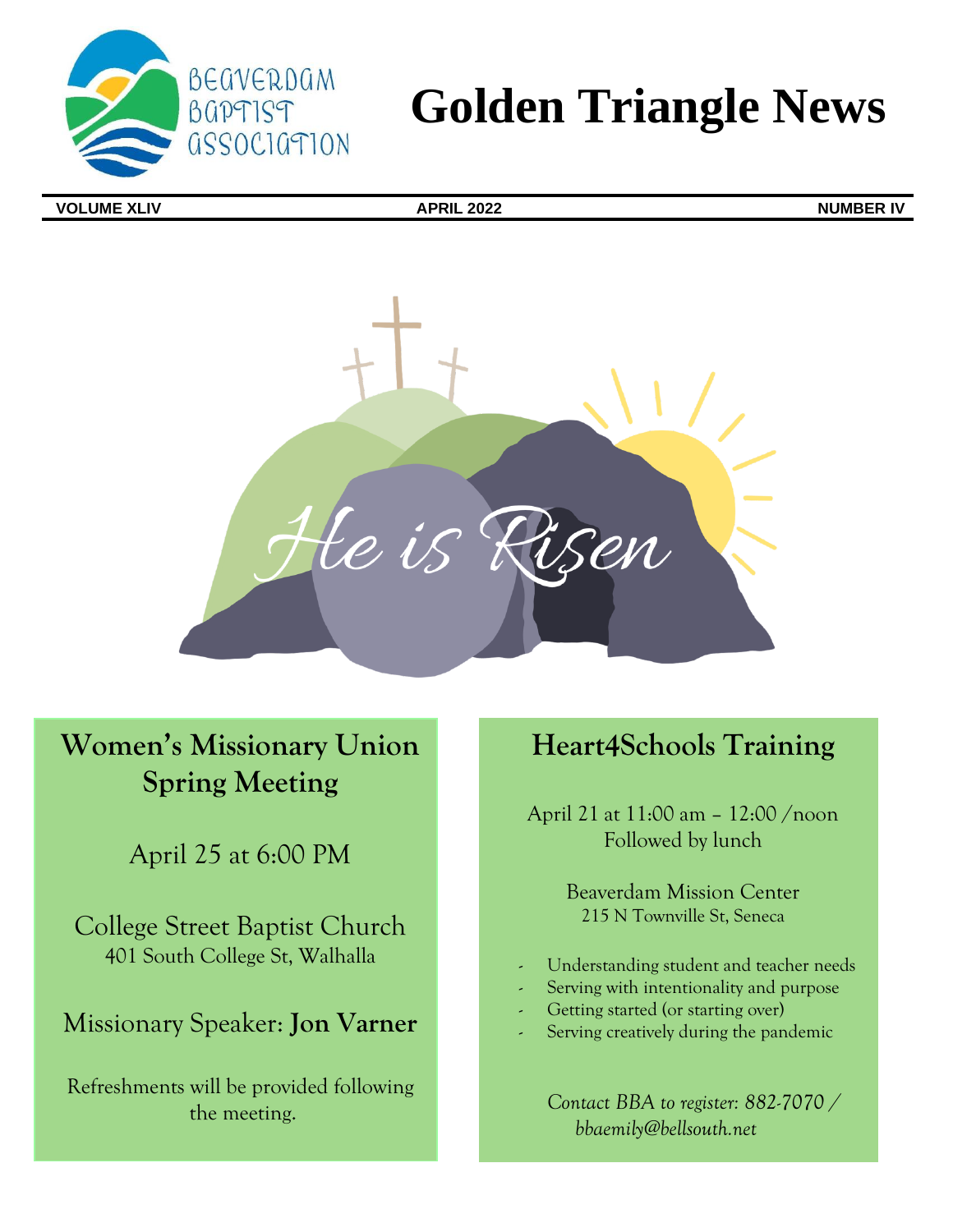# From the DOM,

In early March, while finishing up preparation for a deacon training that I was providing for one of our association churches, I sat back in my chair and thanked God for the opportunities that I have to walk alongside the churches of the Beaverdam Baptist Association. I truly love what God allows me to do each day! I am so thankful that for the past twelve years God has allowed me the privilege and honor of serving as your Director of Missions/Associational Missions Strategist. Twelve years ago, I remember sitting in the DOM's office in the old association building wondering: "Have I made a mistake leaving the pastoral ministry to become a director of missions?" Twelve years later, I can honestly say that I **love** what I get to do each day and I thank God for leading me to this place of ministry.

This past month I was blessed to speak at Lydia Baptist Church in Newry. That particular morning, I witnessed a precious group of people approve with a 100% vote to accept the recommendation before them regarding their church's revitalization process. With joy, excitement, and unity, they voted unanimously to enter into the next phase of their revitalization journey.

That same Sunday afternoon I met with a search committee from another church as they begin the process of seeking God's man for the church. These folks have such a desire to make sure that they find the man that **God** has to lead their church. I'm praying for them as they are "on their way to Jesse's house."

The following evening a pastor search committee from another BBA church met in our conference center with a prospective pastor. It has been a joy watching these precious folks over the past few months pray and seek God's direction and guidance as they look for their next pastor. They are already at "Jesse's house."

The next day, I was invited to another of our churches to share a meal and discuss with their deacons the role of a Biblical deacon. I **love** those conversations. I love that they have a desire to know what God's Word says about the ministry of a deacon. As I left that meeting,

I quickly realized that I was the one that received the blessing from attending that particular meeting. Those men had such sweet spirits and a burning desire to faithfully and scripturally fill their role as they serve their church. I love this because far too often - while we claim to be people of the book - we are really far more **traditional** than we are **scriptural** when it comes to how we operate. Just saying!

Later, I was honored and appreciated the opportunity to meet with the pastor search committee from the church where I was licensed and ordained to encourage and assist them as they begin the journey of finding their next pastor.

My purpose in sharing these opportunities with you is not to say "Look at what I've done" but to say "thank you" to the pastors and churches of this association for the opportunities to serve alongside you! I love assisting pastor search committees, meeting with deacons to talk about Biblical deaconship, and meeting with pastors to offer words of encouragement as they so faithfully serve the churches of our association.

I love where God is leading us as an association. I realize that associational work has changed over the years from being a primary resource to being relevant, beneficial, and missional. I love that the Beaverdam Baptist Association has been blessed with opportunities to walk alongside our churches and pastors as we try to impact Oconee County together! Again, thank you for the privilege and honor of serving the churches of this great association!

Enjoying the Journey,

### David

Mark your calendars:

- ❖ Fall Senior Adult Celebration with Dr. Dennis Swanberg – October 11
- ❖ Evening of Encouragement for pastors, ministerial staff, and spouses featuring Dr. Dennis Swanberg – October 11
- ❖ Holy Land Tour October 18-27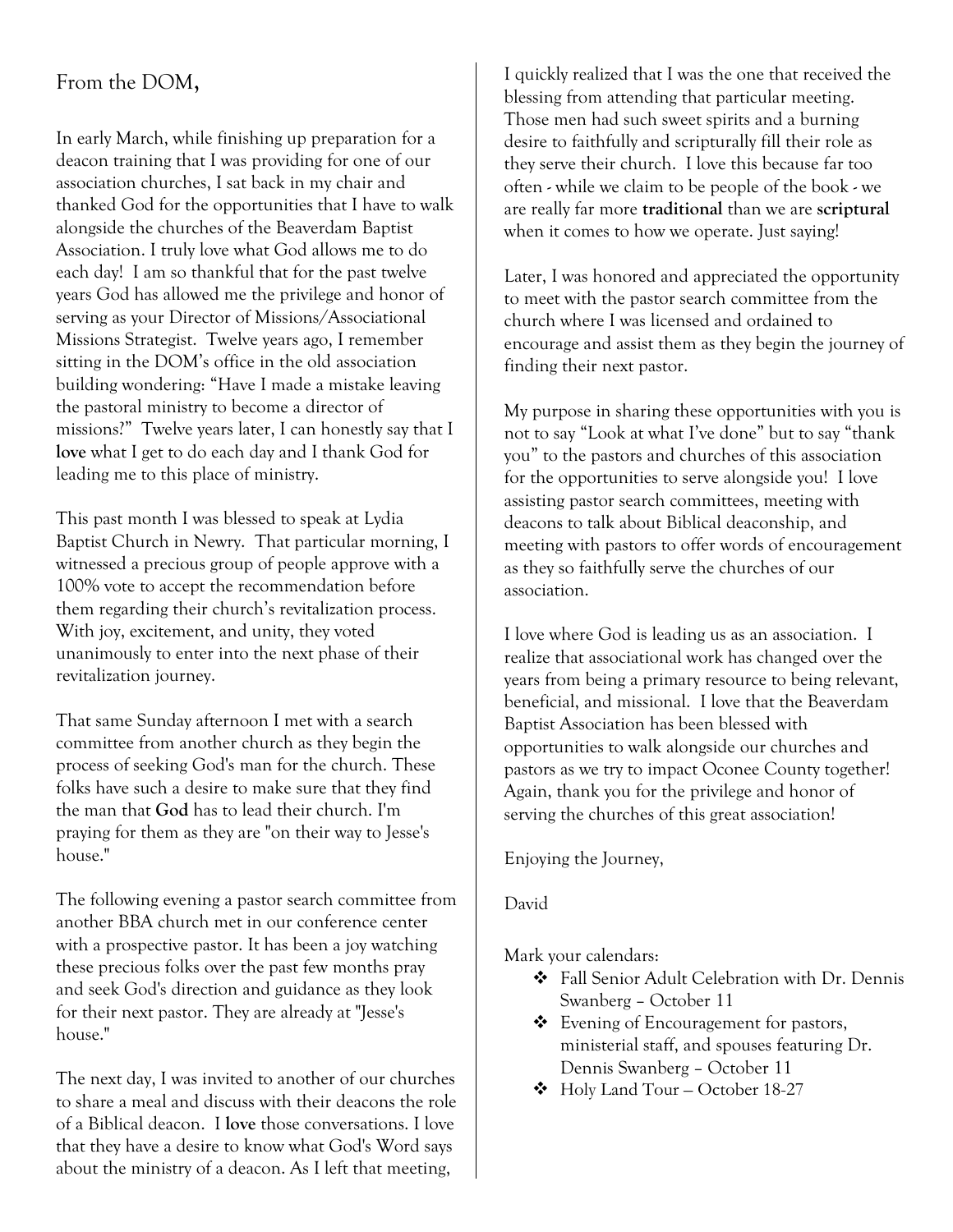# **Church Contributions**

|                                                   | Feb 22           | Jan-Feb 22         |
|---------------------------------------------------|------------------|--------------------|
| Beaverdam                                         | 194.11           | 328.36             |
| <b>Belmont</b>                                    | 0.00             | 0.00               |
| Bethel                                            | 221.61           | 372.61             |
| Bethlehem<br>Calvary                              | 0.00<br>0.00     | 0.00               |
| Chauga                                            | 64.68            | 55.01<br>110.91    |
| Cheohee                                           | 200.00           | 400.00             |
| Clearmont                                         | 233.00           | 233.00             |
| <b>College Street</b>                             | 0.00             | 934.24             |
| Coneross                                          | 75.00            | 150.00             |
| Corinth - Seneca                                  | 0.00             | 0.00               |
| Corinth - Westminster                             | 0.00             | 0.00               |
| Christ Fellowship*                                | 0.00             | 0.00               |
| Cross Roads - Seneca<br>Cross Roads - Westminster | 162.00           | 295.74             |
| Damascus                                          | 100.00<br>0.00   | 200.00<br>0.00     |
| Davis Creek                                       | 0.00             | 0.00               |
| Earle's Grove                                     | 1,301.20         | 3,461.33           |
| Ebenezer                                          | 810.18           | 810.18             |
| Faith                                             | 0.00             | 272.68             |
| <b>Fants Grove</b>                                | 321.50           | 321.50             |
| Golden Corner                                     | 0.00             | 0.00               |
| Heart Land                                        | 83.00            | 202.00             |
| Hepsibah<br><b>Holly Springs</b>                  | 780.34<br>293.95 | 1,560.68<br>522.85 |
| Hopewell                                          | 594.28           | 1,072.22           |
| Iglesia Bautista Bethel                           | 0.00             | 0.00               |
| <b>Little River</b>                               | 0.00             | 0.00               |
| Long Creek                                        | 167.00           | 334.00             |
| Lydia                                             | 0.00             | 1,041.42           |
| Maranatha                                         | 79.49            | 146.53             |
| Monte Vista                                       | 25.00            | 50.00              |
| <b>Mountain Rest</b>                              | 812.11           | 1,629.49           |
| <b>Mountain View</b><br>Mt. Freedom               | 100.00<br>0.00   | 200.00<br>0.00     |
| Mt. Pleasant                                      | 0.00             | 0.00               |
| Mt. Tabor                                         | 235.73           | 469.98             |
| New Hope                                          | 400.00           | 1,084.00           |
| Old Liberty                                       | 0.00             | 0.00               |
| Open Door                                         | 250.00           | 500.00             |
| <b>Pleasant Grove</b>                             | 0.00             | 0.00               |
| <b>Pleasant Hill</b>                              | 100.00           | 200.00             |
| Pleasant Ridge                                    | 0.00             | 0.00               |
| Poplar Springs<br>Puerta Abierta                  | 546.38<br>0.00   | 1,092.76<br>0.00   |
| Reedy Fork                                        | 265.91           | 574.97             |
| Retreat                                           | 0.00             | 0.00               |
| Return                                            | 802.45           | 1,463.80           |
| Rock Hill                                         | 0.00             | 0.00               |
| Rocky Knoll                                       | 441.37           | 1,063.13           |
| Salem                                             | 0.00             | 1,249.97           |
| Scenic Heights                                    | 300.00           | 600.00             |
| Seneca<br>Shiloh                                  | 927.00<br>0.00   | 2,195.00<br>0.00   |
| Snow Creek                                        | 0.00             | 1,382.96           |
| Souls Harbor                                      | 145.00           | 290.00             |
| South Union                                       | 130.74           | 256.52             |
| Utica                                             | 1,046.25         | 4,233.31           |
| Walhalla                                          | 150.00           | 150.00             |
| Welcome                                           | 116.00           | 402.00             |
| <b>West Union</b>                                 | 0.00             | 0.00               |
| Westminster                                       | 500.00           | 1,000.00<br>400.00 |
| Westminster First<br><b>Wolf Stake</b>            | 200.00<br>140.00 | 140.00             |
|                                                   |                  |                    |
| Total                                             | 13,315.28        | 33,453.15          |
| <b>Other Contributions</b>                        |                  |                    |
| La Roca                                           | 50.00            | 150.00             |
|                                                   |                  |                    |
| Total Income<br>*Watch care                       | 13,365.28        | 33,603.15          |

### **Church News**

#### **Staff Changes***:*

Rev. Ken Reid has been elected pastor of **Lydia** Baptist Church. He has served as interim since 2020.

#### **Staff Needs:**

**East Side** Baptist Church, Liberty, is looking for a part-time worship leader. We are a church trying to create a convergent worship service, incorporating music of all types and times. If interested, email charldondennis@gmail.com.

**Maranatha** Baptist Church is looking for a part time Worship Leader. We are interested in a blend of music with a mix between traditional and contemporary. As a church body we would love to pour into your ministry as you bless us through worship. For more information contact maranathabaptistsc@gmail.com.

# **Breakfast and Prayer Meeting Group**

Return Baptist Church has started a men's Wednesday prayer breakfast group.

| ❖ | 7:00 am, breakfast at |  |
|---|-----------------------|--|
|   | Powell's Farm Café    |  |
|   |                       |  |

❖ 8:00 am, prayer time at Return

If only interested in the church prayer time, please come. Consider joining us to offer up our prayers with a fellowship of believers.

For more information, please contact Blease Harper 864-784 5555 / bhharper58@gmail.com



### **Springs for Jesus April 2 11:00 am – 2:30 pm**

Bring a lawn chair and come enjoy fun for the whole family at **Sandy Springs Free Community Event** at Sandy Springs Park located at 1116 Watkins Rd, Anderson.

Free for everyone: *Bouncy houses, crafts, games, face painting, fire trucks, car show, egg hunt, music, and food.* 

In the event of rain, Springs for Jesus will be moved to April 9.

For more information contact Michael Bratcher 864-617-9528 / michaelbratcher59@gmail.com

# **Disaster Relief Training** April 2

Training will be hosted at Lakeview Baptist Church - 202 Lakeview Blvd, Hartsville, SC

> **3 Crosses April 15 6:30 pm**

*Hosted by Crossroads Baptist Church – Westminster* 

Come and join us on the corner of East Main St. and Retreat St. in Westminster. Bring your lawn chairs for a theatrical presentation and sermon of each cross and the person on each.

Free hot dog dinner starting at 5:15 until we run out.

Tents will be set up and restrooms available.